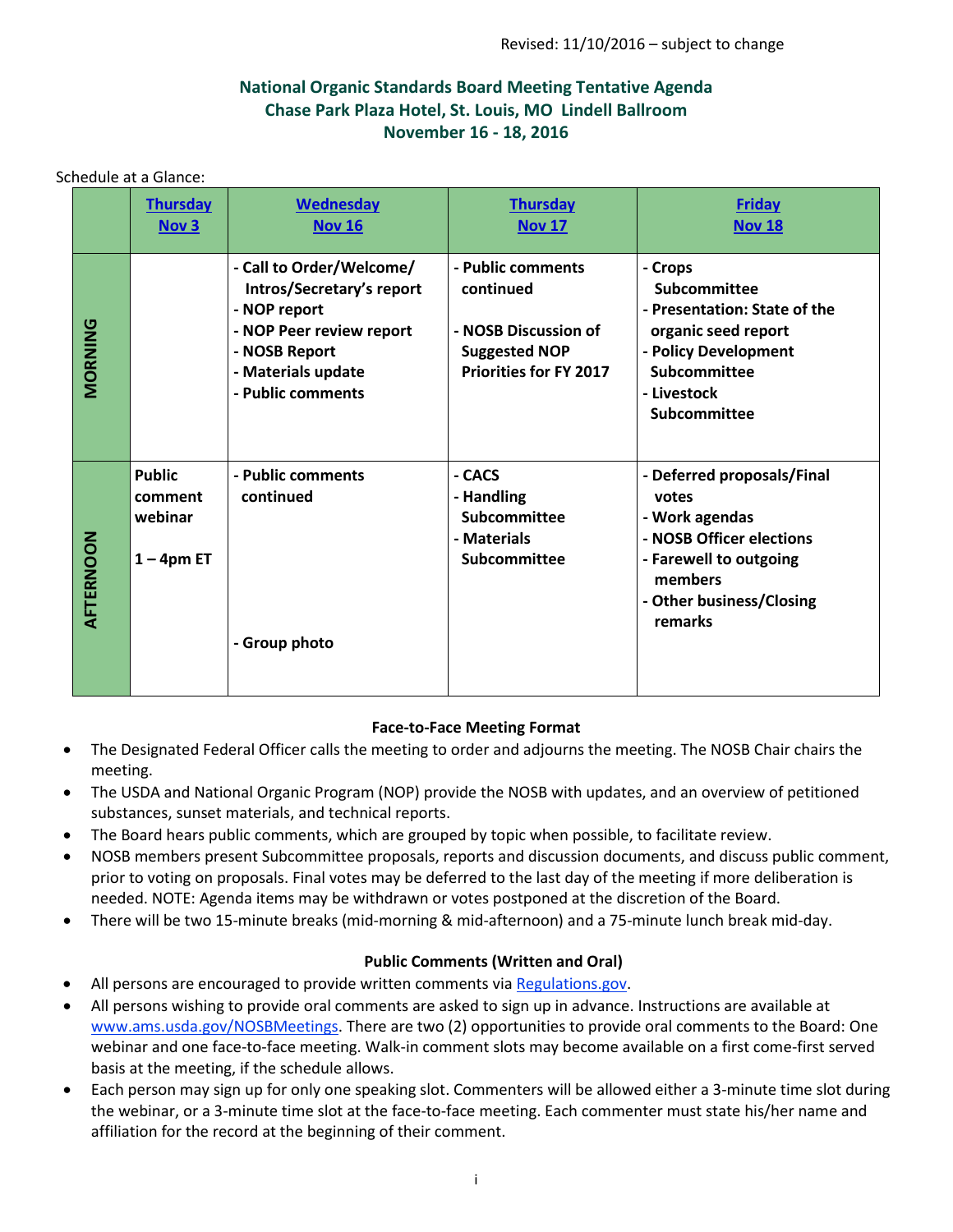<span id="page-1-0"></span>

| m<br>Δ<br>$\overline{S}$ | $1:00 - 4:30$<br>PM ET | <b>Public comment webinar</b><br>Please see the NOSB meeting webpage for login information and instructions |
|--------------------------|------------------------|-------------------------------------------------------------------------------------------------------------|
|--------------------------|------------------------|-------------------------------------------------------------------------------------------------------------|

<span id="page-1-1"></span>

|                             | 9:00 AM               | Call to order, Agenda overview<br>Miles McEvoy, AMS Deputy Administrator                                                                 |
|-----------------------------|-----------------------|------------------------------------------------------------------------------------------------------------------------------------------|
|                             |                       | <b>Introductions</b><br>NOSB members and NOP staff                                                                                       |
|                             |                       | Secretary's report, acceptance of April 2016 Meeting Summary as official record<br>Lisa de Lima, Secretary                               |
| WEDNESDAY NOVEMBER 16, 2016 | 9:15 AM               | <b>USDA National Organic Program report</b><br>Miles McEvoy, Deputy Administrator, AMS National Organic Program (NOP)                    |
|                             | 10:15 AM              | NOP peer review report                                                                                                                   |
|                             | 10:45 AM              | <b>NOSB report</b><br>Tracy Favre, NOSB Chairperson                                                                                      |
|                             | 11:00 AM              | National Organic Program - Materials update/Summary of new and outstanding<br>petitions<br>Dr. Lisa M. Brines, NOP National List Manager |
|                             | 11:15 AM              | <b>BREAK (15 min)</b>                                                                                                                    |
|                             | 11:30 AM -<br>6:00 PM | <b>Public comments</b>                                                                                                                   |
|                             | 12:45 PM -<br>2:00 PM | <b>LUNCH</b>                                                                                                                             |
|                             | $~^{\sim}$ 4:00 PM    | <b>BREAK</b>                                                                                                                             |
|                             | 6:00 PM               | <b>RECESS/GROUP PHOTO</b>                                                                                                                |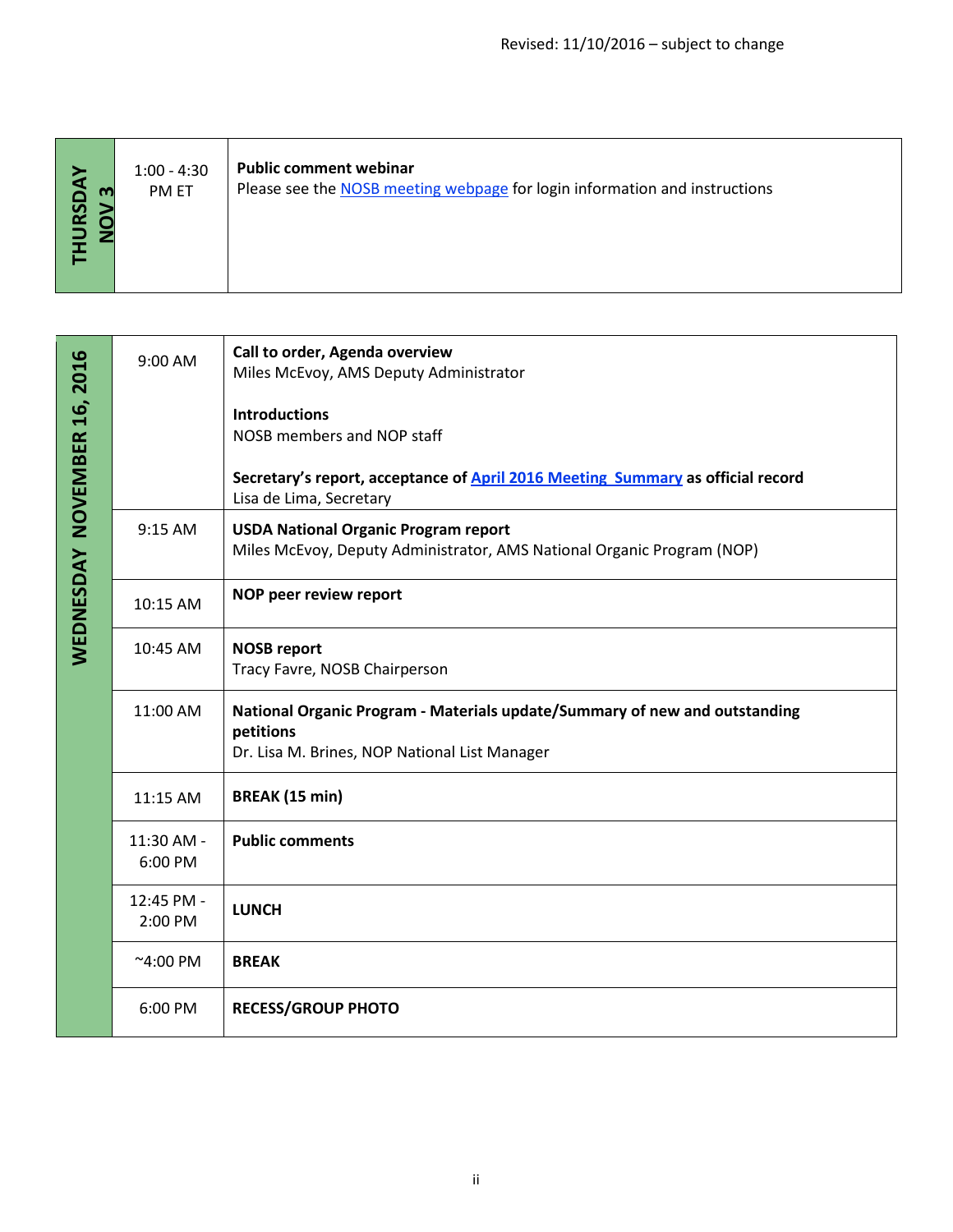<span id="page-2-0"></span>

|                                  | 8:30 AM -<br>2:20 PM          | <b>Public comments</b><br>(15 min break @ ~10:15, 60 minute lunch at ~12:30                                                                                                                                                                                                                                                                                                                                                                                                                                                                                                                                                                                  |
|----------------------------------|-------------------------------|--------------------------------------------------------------------------------------------------------------------------------------------------------------------------------------------------------------------------------------------------------------------------------------------------------------------------------------------------------------------------------------------------------------------------------------------------------------------------------------------------------------------------------------------------------------------------------------------------------------------------------------------------------------|
| <b>THURSDAY NOVEMBER 17,2016</b> | Break ~10:15,<br>Lunch ~12:30 |                                                                                                                                                                                                                                                                                                                                                                                                                                                                                                                                                                                                                                                              |
|                                  | 2:20 PM                       | NOSB discussion of suggested NOP priorities for fiscal year 2017                                                                                                                                                                                                                                                                                                                                                                                                                                                                                                                                                                                             |
|                                  | 2:30 PM                       | <b>Compliance, Accreditation, &amp; Certification Subcommittee (CACS)</b><br>Carmela Beck, Chairperson                                                                                                                                                                                                                                                                                                                                                                                                                                                                                                                                                       |
|                                  |                               | <b>Topics:</b><br>Discussion document: Personnel performance evaluations of inspectors (NOP 2027)<br>Verbal Update: Eliminating the incentive to convert native ecosystems into organic<br>crop production                                                                                                                                                                                                                                                                                                                                                                                                                                                   |
|                                  | 2:45 PM -<br>5:45 PM          | <b>Handling Subcommittee (HS)</b><br>Harold Austin, Chairperson                                                                                                                                                                                                                                                                                                                                                                                                                                                                                                                                                                                              |
|                                  | 15 min break                  | <b>Topics:</b>                                                                                                                                                                                                                                                                                                                                                                                                                                                                                                                                                                                                                                               |
|                                  | $@ \sim 3:30$                 | 2018 Sunset Substances:<br>Agar-agar<br>Animal enzymes<br>Calcium sulfate-mined<br>Carrageenan<br>Glucono delta-lactone<br>Tartaric acid<br>Cellulose<br>Potassium hydroxide<br>Silicon dioxide<br>Colors: Beta-carotene extract<br>Proposal: Sodium chlorite for the generation of chlorine dioxide gas - petitioned<br>Proposal: Oat protein concentrate - petitioned<br>Proposal: Tocopherols - additional listing<br>Proposal: Tocopherols - annotation change<br>Discussion document: Cumulative impact of phosphates in organic processed foods<br>Discussion document: Marine algae listings on National List<br>Update: Xanthan gum reclassification |
|                                  |                               | Subcommittee discusses proposals as needed<br>Board votes if ready                                                                                                                                                                                                                                                                                                                                                                                                                                                                                                                                                                                           |
|                                  | 5:45 PM                       | <b>Materials Subcommittee</b><br>Lisa de Lima, Chairperson                                                                                                                                                                                                                                                                                                                                                                                                                                                                                                                                                                                                   |
|                                  |                               | Topics:<br>Proposal: Fall 2016 Research Priorities<br>Proposal: Excluded methods terminology<br>Discussion document: Excluded methods terminology<br>Report to the USDA Secretary on progress to prevent GMO incursion into organic<br>Subcommittee discusses proposals as needed                                                                                                                                                                                                                                                                                                                                                                            |
|                                  |                               | Board votes if ready                                                                                                                                                                                                                                                                                                                                                                                                                                                                                                                                                                                                                                         |
|                                  | 7:00 PM                       | <b>RECESS</b>                                                                                                                                                                                                                                                                                                                                                                                                                                                                                                                                                                                                                                                |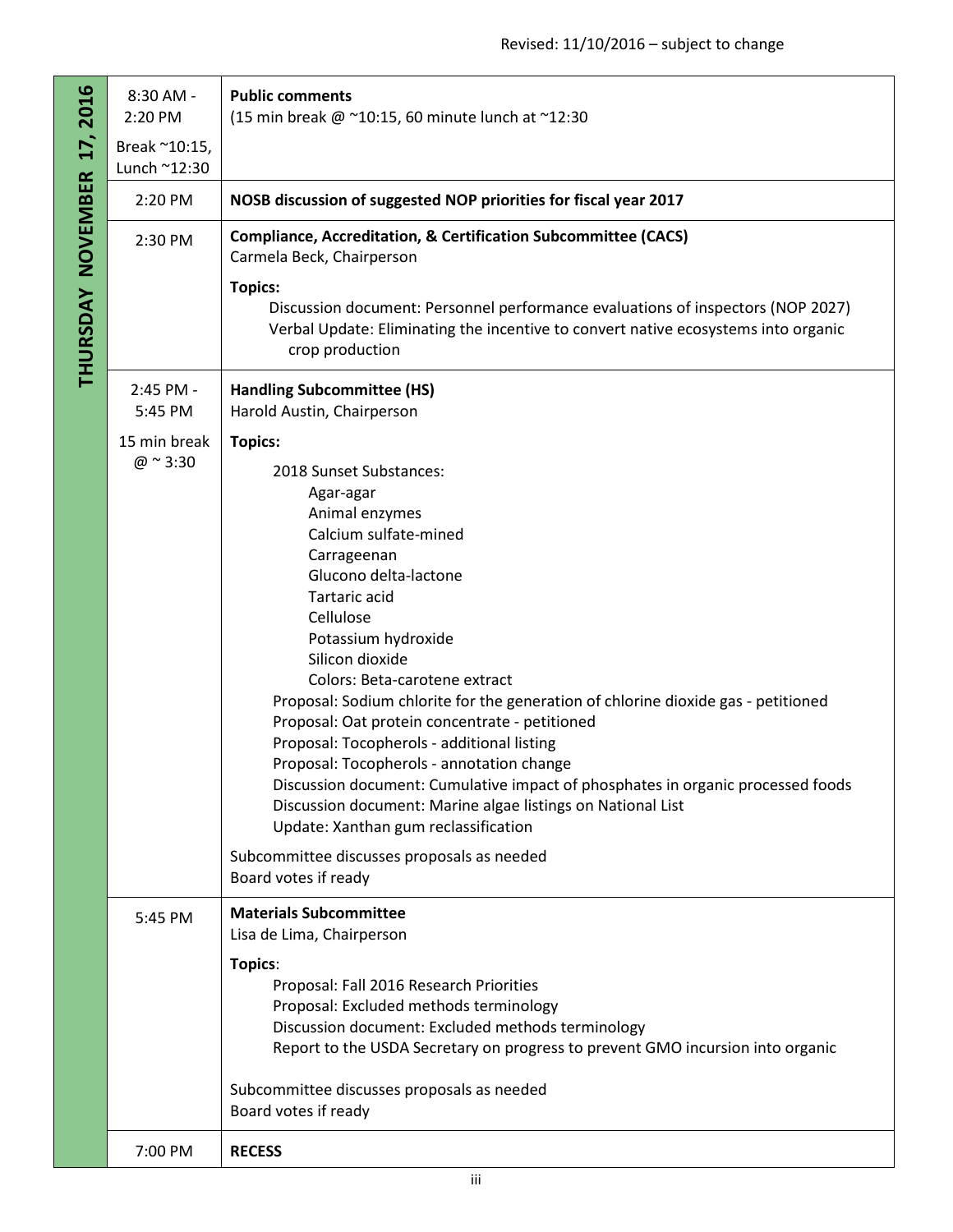<span id="page-3-0"></span>

| 8:30 AM -<br>12:30 PM                                                        | <b>Crops Subcommittee</b><br>Zea Sonnabend, Chairperson                                                                                                                                                                                                                                                                                                                                                                                                                                                                                                                                                                                                                                                                           |
|------------------------------------------------------------------------------|-----------------------------------------------------------------------------------------------------------------------------------------------------------------------------------------------------------------------------------------------------------------------------------------------------------------------------------------------------------------------------------------------------------------------------------------------------------------------------------------------------------------------------------------------------------------------------------------------------------------------------------------------------------------------------------------------------------------------------------|
| 15 min break                                                                 | <b>Topics:</b>                                                                                                                                                                                                                                                                                                                                                                                                                                                                                                                                                                                                                                                                                                                    |
| $@$ ~ 10:30<br>30 min<br>presentation<br>after break<br>(see 10:45<br>below) | 2018 Sunset Substances:<br>Copper sulfate<br>Ozone gas<br>Peracetic acid<br>EPA List 3 - Inerts of unknown toxicity<br>Calcium chloride<br>Discussion document: Strengthen and clarify the requirements for use of organic seed<br>(NOP 5029)<br>Proposal: Aluminum sulfate - petitioned<br>Proposal: Soy wax - petitioned<br>Proposal: 1-methylcyclopropene (1-MCP) - petitioned<br>Proposal: Ammonium citrate - petitioned<br>Proposal: Ammonium glycinate - petitioned<br>Proposal: Potassium cellulose glycolate - petitioned<br>Proposal: Hydroponics (Bioponics)<br>Discussion document: Container and greenhouse production - further clarifications<br>Subcommittee discusses proposals as needed<br>Board votes if ready |
|                                                                              |                                                                                                                                                                                                                                                                                                                                                                                                                                                                                                                                                                                                                                                                                                                                   |
| $^{\sim}10:45$ AM                                                            | Presentation: State of the organic seed report<br>Kristina Hubbard, Director of advocacy and communications, Organic Seed Alliance                                                                                                                                                                                                                                                                                                                                                                                                                                                                                                                                                                                                |
| 12:30 PM                                                                     | <b>LUNCH</b>                                                                                                                                                                                                                                                                                                                                                                                                                                                                                                                                                                                                                                                                                                                      |
| 1:45 PM                                                                      | <b>Policy Development Subcommittee</b><br>Tom Chapman, Chairperson                                                                                                                                                                                                                                                                                                                                                                                                                                                                                                                                                                                                                                                                |
|                                                                              | <b>Topics:</b><br>Proposal: Policy and procedure manual (PPM) revisions<br>Proposal: Sunset Review - Efficient work load reorganization<br>Subcommittee discusses proposals as needed<br>Board votes if ready                                                                                                                                                                                                                                                                                                                                                                                                                                                                                                                     |
| 2:15 PM                                                                      | <b>Livestock Subcommittee</b><br>Ashley Swaffar, Chairperson<br><b>Topics:</b>                                                                                                                                                                                                                                                                                                                                                                                                                                                                                                                                                                                                                                                    |
|                                                                              | Proposal: Ivermectin removal - petitioned<br>Proposal: Aluminum sulfate - petitioned<br>Proposal: Sodium bisulfate - petitioned<br>Proposal: Acid-activated bentonite - petitioned                                                                                                                                                                                                                                                                                                                                                                                                                                                                                                                                                |
|                                                                              | Subcommittee discusses proposals as needed<br>Board votes if ready                                                                                                                                                                                                                                                                                                                                                                                                                                                                                                                                                                                                                                                                |